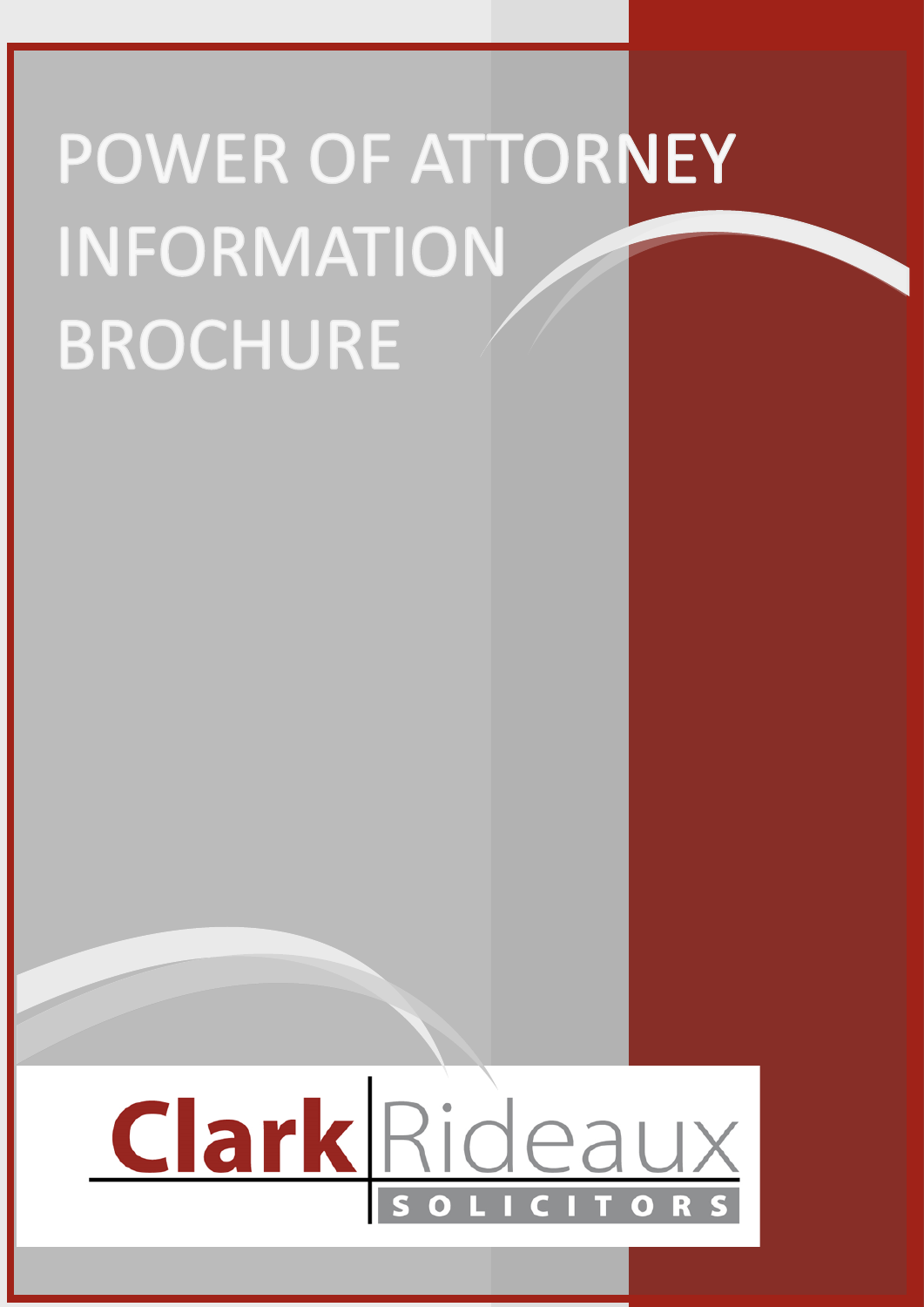It's a legal document that allows you (the Principal) to nominate one or more persons (your attorney) to act for you in legal, financial and property matters while you are alive.

Powers of attorney can be:

- **General:** Only valid while you have mental capacity. You can still personally carry out any of the powers you have given your attorney, such as banking and the sale of a property.
- **Limited:** The power is limited by, for example, time or limited to a specific act.
- **Enduring:** Remains effective after you have lost mental capacity (e.g. you develop dementia, have a stroke or sustain a brain injury). It remains in force until death or until it is validly revoked.

A Power of Attorney cannot be used to make medical or lifestyle decisions. You would need to appoint an enduring guardian in a separate legal document to make these decisions.

#### **Do I need an Enduring Power of Attorney?**

If you own assets and lose mental capacity, someone will need to be appointed to look after your affairs.

If you have not granted an Enduring Power of Attorney to the person of your choice, someone (e.g. your spouse, child or next of kin) may need to apply to the Supreme Court or NSW Civil and Administration Tribunal to be appointed. This may result in an officer from the NSW Trustee and Guardian (a government body) being involved in the management of your affairs.

Even if you have not lost mental capacity, you may need someone to access your bank accounts or conduct a transaction for you if, for example, you are overseas, in hospital or just find it difficult to get to banks, government agencies, real estate agents and do things yourself.

# **What level of capacity do I need to make a valid Enduring Power of Attorney?**

You must have mental capacity when the document is signed. At that time, you must be capable of understanding the nature and effect of the appointment. You must be capable of understanding the range of decisions which the attorney can make on your behalf and understand that the attorney can make decisions without consulting you.

# **Who should I appoint as my Enduring Power of Attorney?**

You should choose someone whom you trust and who will manage your finances in a responsible way. If your financial affairs are complicated, you should appoint an attorney who has the skills to deal with complex financial arrangements. You may wish to appoint a family member or a close friend as your attorney.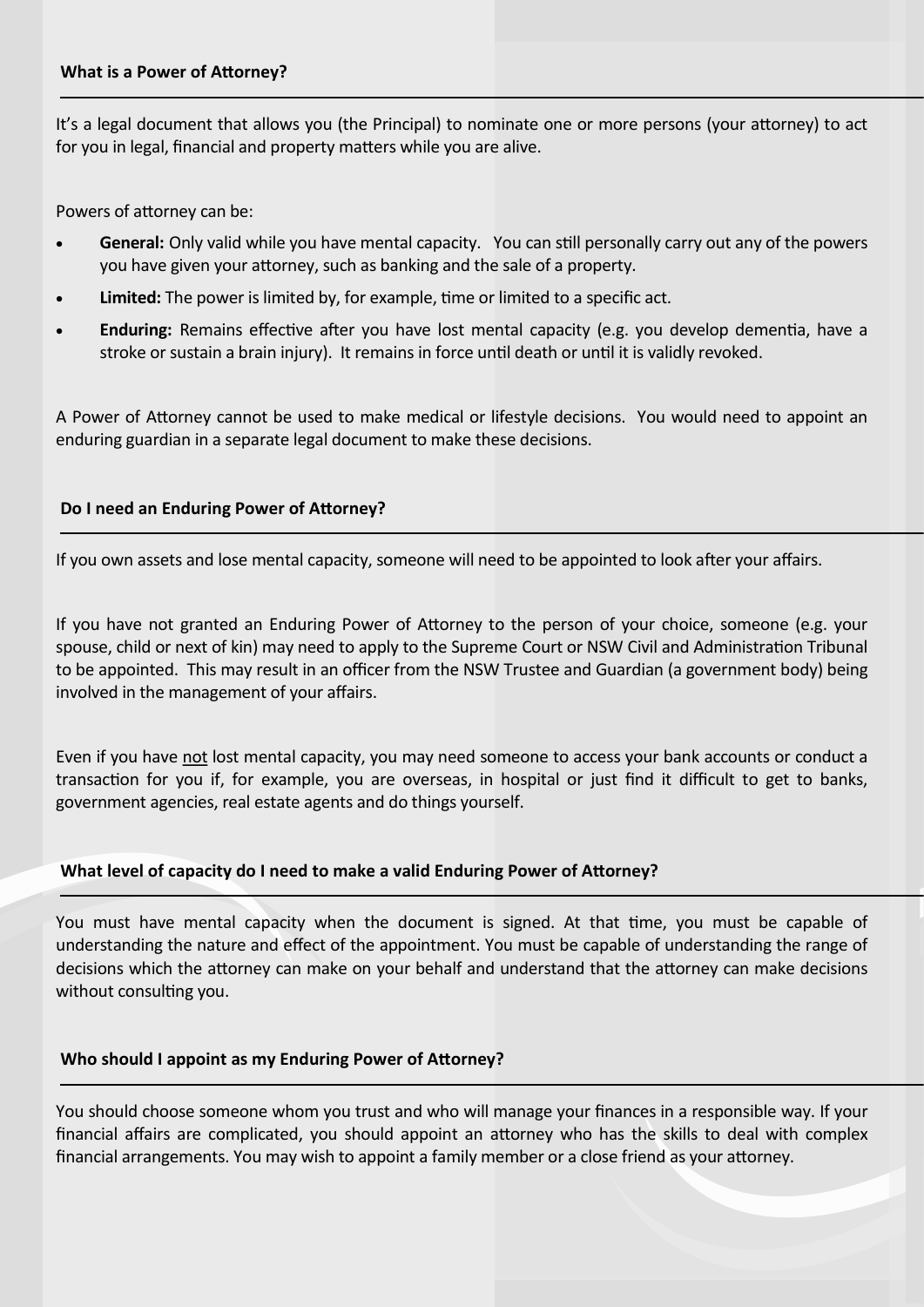You can appoint more than one attorney. When appointing more than one attorney, you should choose people who can cooperate with each other and who you trust to work together in your best interests. You can appoint your attorneys to act:

- jointly and severally (this means that the attorneys can make decisions together or separately);
- severally (this means that any one of the attorneys can make decisions independently of the other attorneys); or
- jointly (the attorneys must agree on all decisions).

The appointment may be affected if one of your attorneys dies or cannot continue in their role. This depends on how you appointed the attorneys. If you appoint them to act jointly and one of them is no longer willing or able to carry out their duties you can elect whether you want the appointment to be terminated. However, if you appointed your attorneys to act jointly and severally or severally then the enduring Power of Attorney will continue, even when one of them can no longer act. The remaining attorneys can keep making decisions for you. You can also appoint alternate attorneys if your first choice is unable to act.

# **What powers can I give an attorney?**

Any decisions relating to your finances or property which you could do yourself. The appointment can be completely general in the powers and authority it gives or it can be limited to specify things such as paying certain kinds of bills or selling your house.

If you wish you can give your attorney the authority to give reasonably sized gifts, for example, to close friends or family on special occasions, or make donations to your favourite charities.

You can also authorise your attorney to meet the reasonable living and medical expenses of the attorney himself or herself or nominated other people. Your attorney should therefore be a person in whom you can place your trust.

# **What are the duties and responsibilities of an attorney?**

- Act in the best interests of their Principal
- Keep the Principal's assets separate from their own;
- Not to confer benefits on themselves or on any one else unless they are expressly authorised to do so;
- Keep adequate accounts and records of any dealings with the Principal's assets. These must be made available upon a request from the NSW Trustee or anyone interested in your wellbeing;
- Avoid abusing his or her position as Attorney, including by making a profit or causing a conflict between their duty to the Principal and their own interests; and
- Ensure they always act honestly in all matters concerning your legal and financial affairs.

The prescribed enduring power of attorney form also expressly states that "*failure to do any of the above may incur civil and/or criminal penalties,*" and that the attorney may be liable to compensate you for any losses they have caused.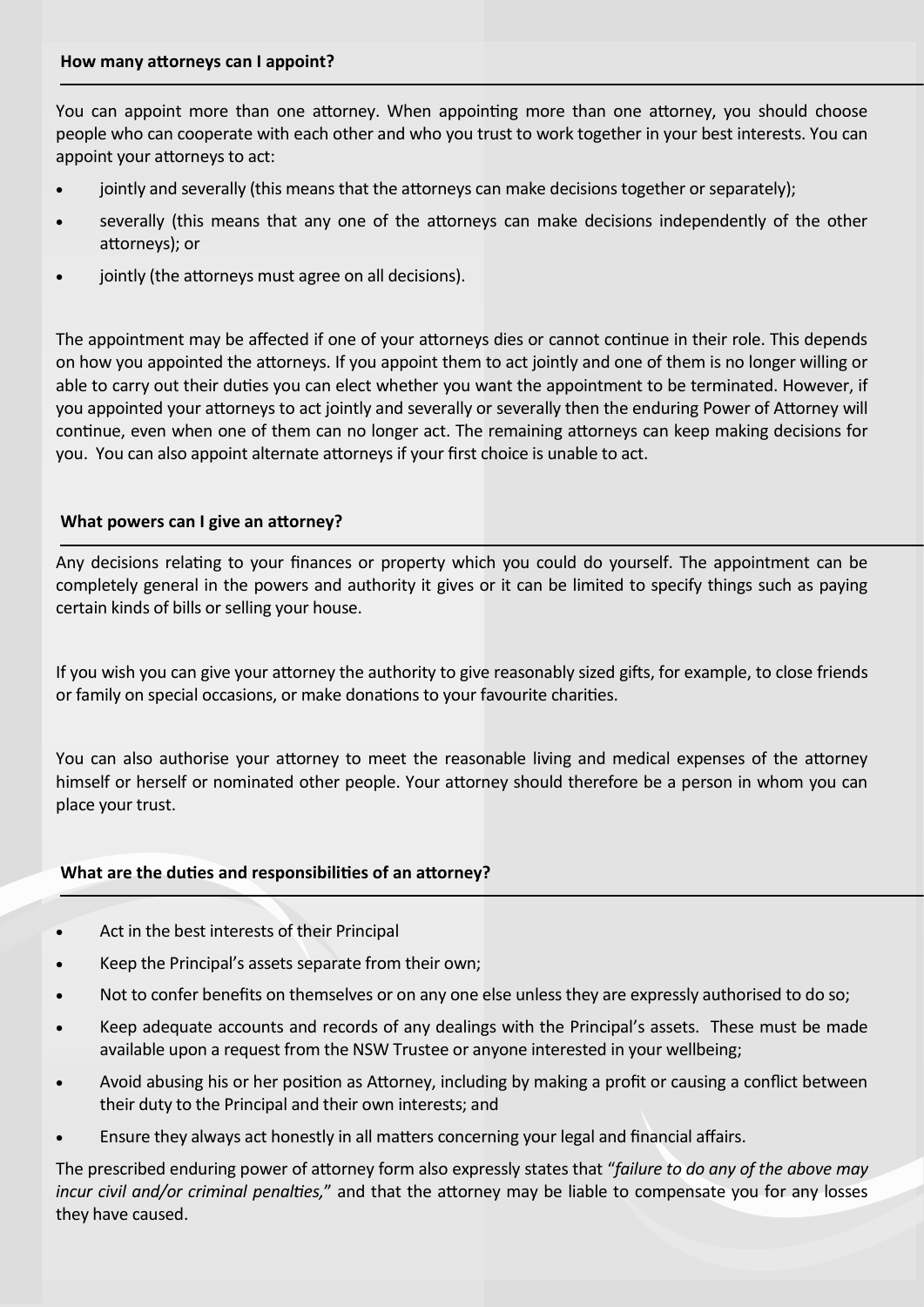# **Should I choose the Enduring Power of Attorney to operate immediately, or only once I have lost the mental capacity to manage my own affairs**

We recommend that, in most cases, the appointment of your attorney should be operative immediately and not only in the event that you lose mental capacity. This means that your attorneys can act for you if you are unable to manage your affairs for reasons other than mental incapacity. For example, if you are overseas or physically (but not mentally) incapacitated in hospital. It also means that there is no built in restriction on the powers of your attorney and that your attorney may act as your attorney even if you still have the capacity to manage your own affairs. If you don't trust your attorney to only act in accordance with your wishes, when you are not able to express them, then they are probably not an appropriate person to appoint as your attorney.

If you only allow your attorney to act when you have lost mental capacity, then your attorney will normally be required to prove that you are mentally incapacitated before they will have the power to act on your behalf. This may happen at a time when you require financial assistance quickly. Although including such a restriction provides a measure of protection, it has the potential to cause great inconvenience in the management of your affairs. There is also no guarantee that any person seeking to work with an attorney will accept that the trigger condition (e.g. loss of capacity) has occurred. For example, if a Bank sees a condition or restriction in a Power of Attorney, the Bank may not accept the Power of Attorney or may require an exhaustive examination of medical reports and other documents, by their legal and other staff, before it will accept that the attorney has the power to operate your accounts or otherwise deal with your assets.

# **Should I disclose my will to my attorney?**

It is helpful for an Attorney to know about the contents of your will, particularly if you have left a specific asset to someone in your will. Your attorney will then know about the benefit left to that person and will be able to take that into account when managing your affairs.

# **Will my attorney be able to manage my assets in places other than NSW?**

Some jurisdictions in Australia may recognise Powers of Attorney made in NSW however, this is not always the case. If you have assets elsewhere you should check with a solicitor in that jurisdiction to see if your Power of Attorney made in NSW will be recognised in that jurisdiction.

# **Should the appointment be registered?**

It is not necessary to register a power of attorney unless your attorney needs to deal with your real estate. However, registering a power of attorney is one way of keeping a public record of the document. Bear in mind this will make the document available for anyone to access if they are searching for this record. There is a fee for registering the document.